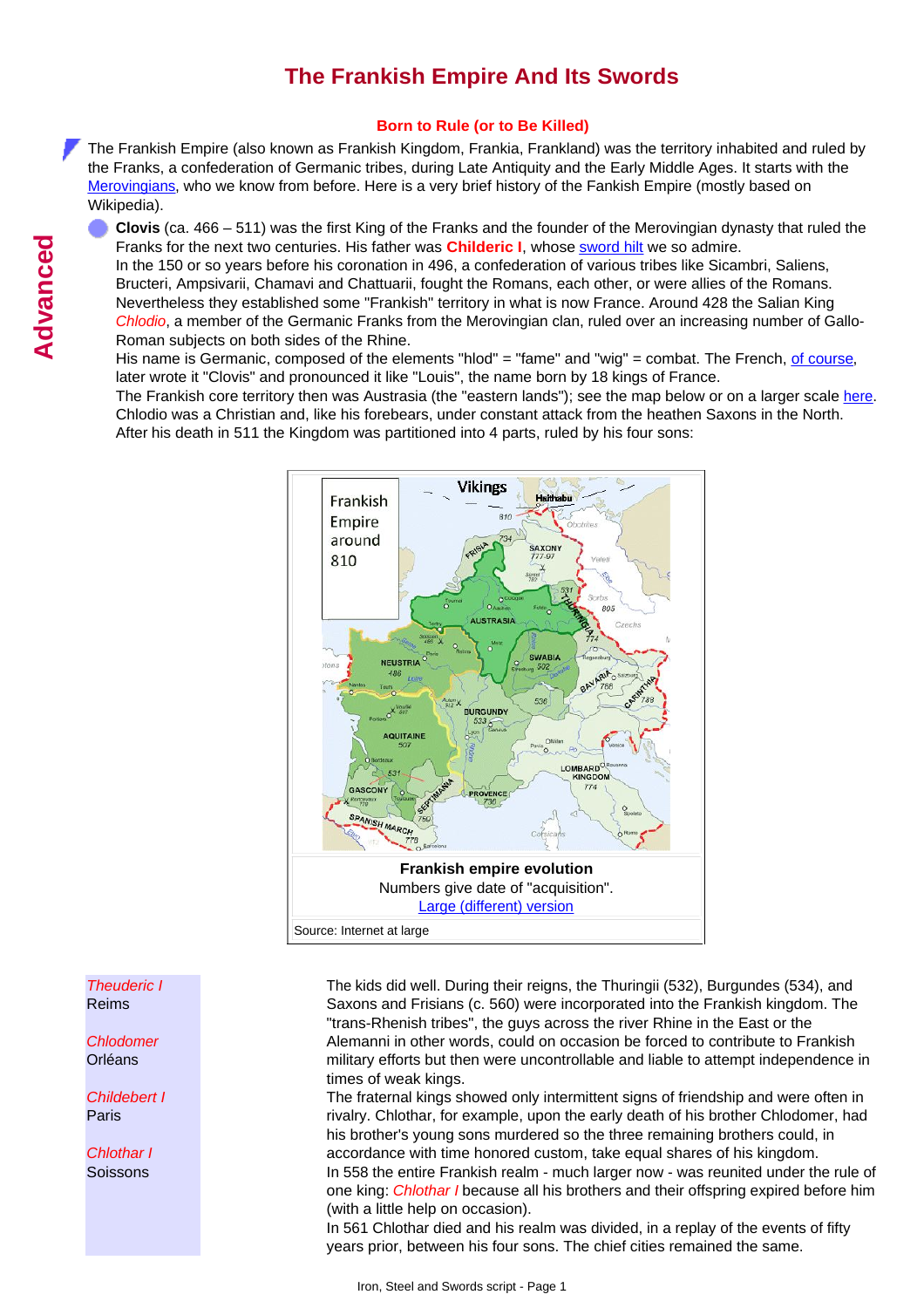*Charibert I* Paris *Guntram* Orléans *Sigebert I* at Reims *Chilperic II* Soissons. These kids did not do all that well - they fought each other over women. War was waged because Galswintha, the wife of Chilperic, was murdered (allegedly) by his mistress (and second wife) Fredegund. Galswintha's sister, one **Brunhilda**, was married to Sigebert and incited him to revenge Galswintha by going against Chilperic. The conflict between the two queens continued to plague relations until the next century - and here you have a possible source of the famous [Nibelungen](http://www.tf.uni-kiel.de/matwis/amat/iss/kap_2/advanced/t2_1_2.html#song of the nibelungs) [saga](http://www.tf.uni-kiel.de/matwis/amat/iss/kap_2/advanced/t2_1_2.html#song of the nibelungs). After the usual back-and-forth (like the assassination of Sigebert in 575) three parts or Frankish kingdoms emerged around 590: **Neustria**, **Austrasia**, and **Burgundy** for the next round of princelings. *Theudebert II* Austrasia plus parts of Aquitaine *Theuderic I* Burgundy plus rest of Aquitaine *Chlothar II*; Rest These guys were the sons of Childebert II, Brunhilda'a son, and they took over much of the empire in 595; the rest being hold by Chlothar II, Chilperic's successor. Most of their time, however, was spend by fighting each other. Theudebert kicked out Grandma Brunhilda from his court, something that annoyed her so much that she succeed to convince her darling grandson Theuderic to kill Theudebert in 612. Just your normal family feud but with the result that the realm was once more ruled by just one man - but only for one year because Theudebert died in 613, while preparing an expedition against Chlothar who still held a few cities. During those exciting times the empire had won territories in the South (Gascony) but was in trouble at its Eastern border where the Alemanni were acting up and produced major trouble. Theudebert left a 10 year old Sigebert II as successor but now the powerful nobility of the Empire had had enough. A kind of rebellion, lead by one Chlothar, son of Fredegund, succeeded and Sigebert II plus Brunhilda were killed and Chlothar was "elected" to be King Chlothar II in **613**.

- **Chlothar II** (584–629) now ruled the empire. Since 623 he did that together with his son Dagobert I who was made King of Austrasia to quell some unrest there.
- *Dagobert I* (c. 603 639) became full King in in 628, when Chlothar died. In accordance with his father's wishes, he granted a subkingdom - Aquitaine - to his younger brother *Charibert II*. He lost and won various battles and thus territory. He also managed to re-unite the empire once more by assassinating his brother's infant son and successor, another *Chilperic*.

But like his father, he was forced to grant the Austrasians their own king - his son *Sigebert III* in 633. The Austrasians and the Burgundians hated the "noveau-rich" people from Neustria (meaning "new [western] land") who by then also had started to call their land "Francia".

And so on for a while longer. After Dagobert's death in 639 lingering rebellion broke out openly and was fuelled by some "mayors" (German "Maier" or "Meier") the caretakers of possessions and cities for the kings and their folks. Civil wars broke out, and in 687 one *Pepin* (German: Pippin) of Heristal, the *mayor* of Austrasia and the real power in that kingdom, won the battle of Tertry and became "Duke and Prince of the Franks". As far as we know some Merovingian monarchs still existed after that but with only symbolic relevance if any at all. And now you know why [Oakeshott](http://www.tf.uni-kiel.de/matwis/amat/iss/kap_1/illustr/s1_1_2.html#!oakeshott) called the Merovings "the most bloody and inefficient dynasty which has ever disgraced a nation". When Pepin died in 714 all hell broke loose once more until his illegitimate son, one *Charles* took over in 718 and became known as Charles Martel or Charles, the Hammer. No more Merovigians in power. From now on the Frankish empire was run by **Carolingians**.

**Charles Martel** (c. 688 – 741) wasn't called the hammer for nothing: "In 718 he defeated the rebellious Saxons, in 719 he overran Western Frisia, in 723 he suppressed the Saxons again, and in 724 he defeated Ragenfrid and the rebellious Neustrians, ending the civil war phase of his rule. In 720, when Chilperic II died, he had appointed Theuderic IV king, but this last was a mere puppet of his. In 724 he forced his choice of Hugbert for the ducal succession upon the Bavarians of Hugbert and forced the Alemanni to assist him in his campaigns in Bavaria (725 and 726), where laws were promulgated in Theuderic's name. In 730 Alemannia had to be subjugated by the sword and its duke, Lantfrid, was killed. In 734 Charles fought against Eastern Frisia and finally subdued it", says Wikipedia, and it hasn't even come to Charles major victory yet.

Charles Martel is best know for stopping the **Islamic conquest**. In the **battle of Poitiers** and Tours around 735 he crushingly defeated the invading "Arabic" army that already had taken most of Spain and was now moving towards what is now Southern France, see below.

Shortly before his death he divided the empire between his sons: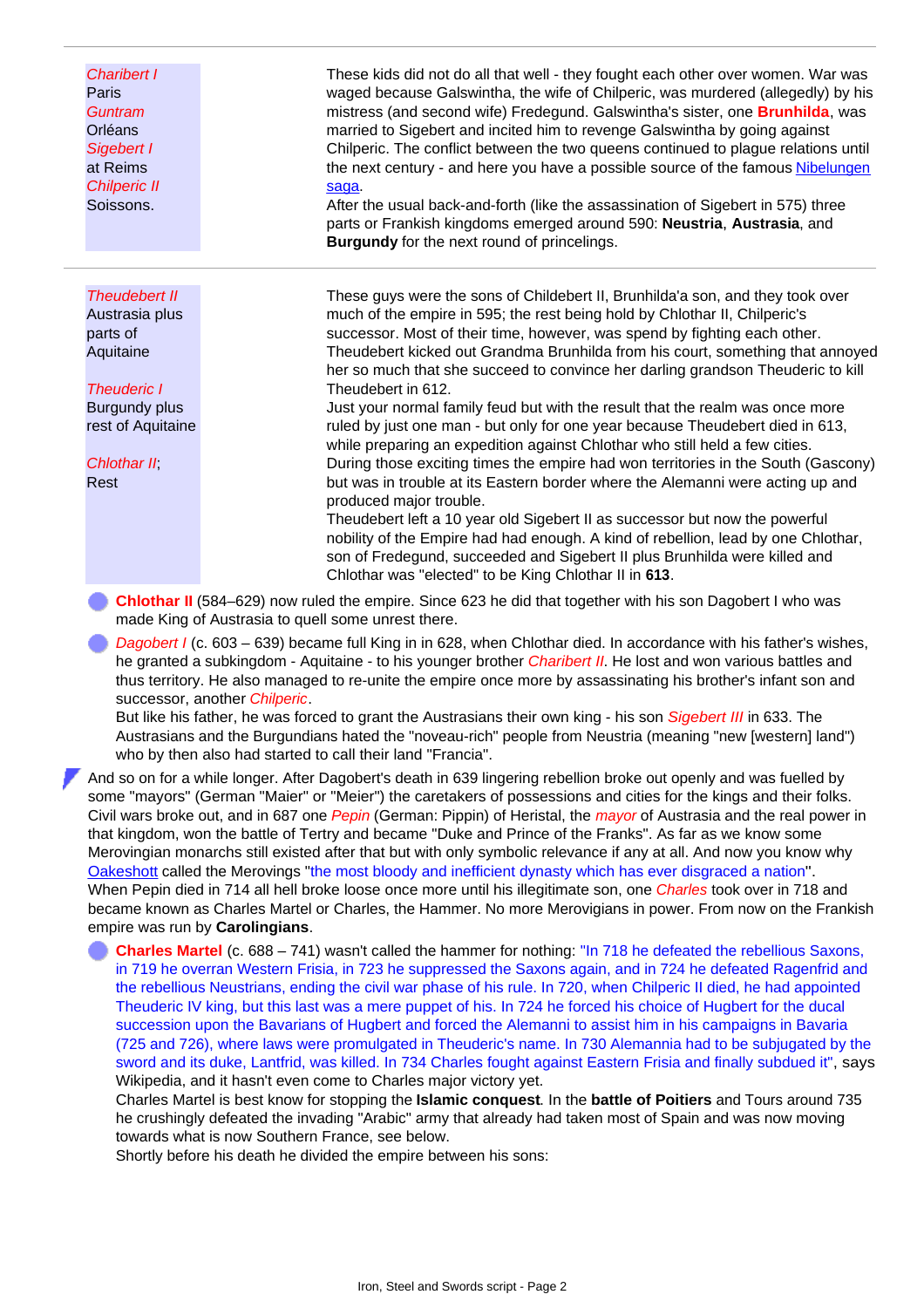| <b>Carloman</b> | Grifo only got a small part and was of no consequence. The two others, surprise, fought each   |
|-----------------|------------------------------------------------------------------------------------------------|
|                 | other, the Saxons, and plenty others. In between Carloman found time to kill all of the        |
| Pepin the short | Alemanni nobility by luring them into a trap. However, at some point he retired and became a   |
|                 | monk.                                                                                          |
| Grifo           | Pepin the short, also known as Pepin III, was now the only real power left. He made himself    |
|                 | King - with some help (for a little consideration, like parts of Italy) by the Pope.           |
|                 | Pepin had two sons; a Charles and another Carloman, who together inherited the empire.         |
|                 |                                                                                                |
|                 | Carloman II, however, followed the example of his namesake uncle and retired early to a        |
|                 | monastery where he died shortly after. That left the stage free for Charles, who is still well |
|                 | known under the designation:                                                                   |

#### **Charlemagne**

**Charlemagne** or "Karl der Große" (ca. 745 – 814); we [have met before](http://www.tf.uni-kiel.de/matwis/amat/iss/kap_2/advanced/t2_1_2.html#!charlemagne) as the bearer of a [mythical sword.](http://www.tf.uni-kiel.de/matwis/amat/iss/kap_2/illustr/i2_1_1.html#joyeuse; sword name) Charles was bent on having those heathen Saxons christianized; the folks who lived in North Germany just below the Vikings - look a the map above. After winning a battle in 787 at Verden, Charles ordered the wholesale killing of thousands of pagan Saxon prisoners, following the example of his uncle Carlomann. After several more uprisings, the Saxons suffered definitive defeat in 804.

Charlemagne conquered most of what there was to conquer and created a realm that reached from the Pyrenees in the southwest over almost all of today's France (except Brittany, which the Franks never conquered) all the way eastwards to most of today's Germany, including northern Italy and today's Austria.



On Christmas Day 800, Pope Leo III crowned Charles as "Emperor of the Romans" in a ceremony presented as a surprise (Charlemagne did not wish to be indebted to the bishop of Rome), a further papal move in the series of symbolic gestures intended to increase the power of the church.

The ceremony formally acknowledged the Frankish Empire as the successor of the (Western) Roman one. That enraged the Byzantines who claimed the successorship to the Roman empire themselves. It took a while before the Byzantine Emperor Michael I Rhangabes finally acknowledged Charlemagne as co-Emperor in 812.

I mention this to show that the Frankish empire had relations to Byzanz, the former Constantinopel and presentday Istanbul. It also had relations to Arabic / Islamic sword bearers - it was fighting them in a major way in Spain. It is thus quite likely that crucible steel swords were known in the West around this time.

<span id="page-2-0"></span>Charlemagne died in 814 leaving only one surviving son, *Louis the Pious*, who ruled until 840 - not without much internal and external struggles. After his death his son **Charles the Bald** ( 823 – 877) took over but the empire started to decline and eventually split for good into what later was to become France and Germany.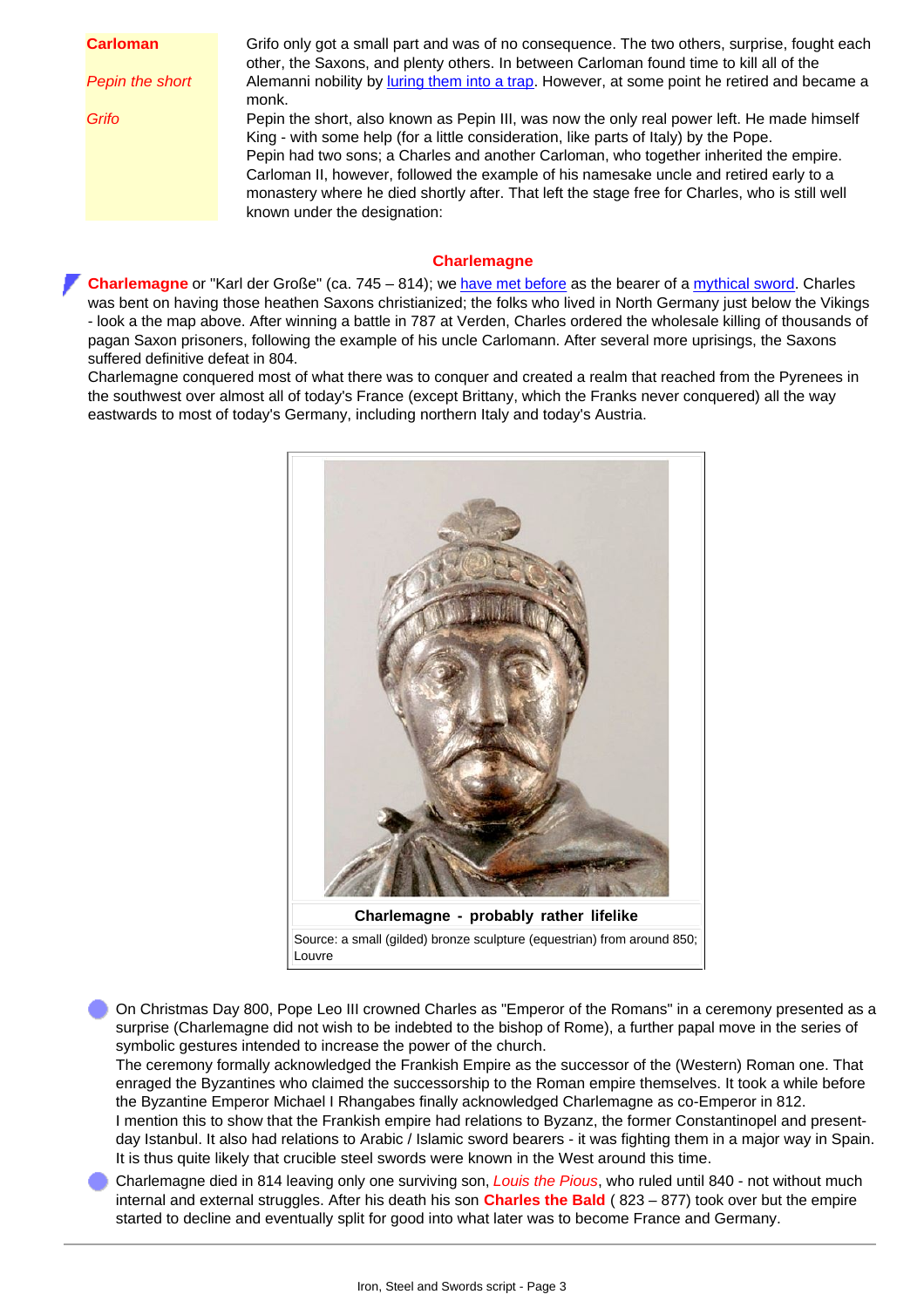If you read through all of the above, you must have gotten the impression that the empire was at war all the time, including internal unrest and civil wars. Yes, up to a point that was the case but for the population a large the (later) Frankish empire provided for far more peaceful living than the older times when smaller local clans and kingdoms fought each other all the time. Wars at the fringes of the empire where far away from Aachen for example, one of Charlemagnes major residences (you find it on the map above). Moreover, the armies fighting wars were small in comparison to modern times. Estimates come up with 5000 or at most 30 000 soldiers.

Prolonged peaceful times with some security for people, production, trade and commerce will produce cities with specialized artisans, big buildings, and a general infrastructure that is simply not possible in small towns or Kingdoms. Indeed, large and [complex stone buildings](http://www.tf.uni-kiel.de/matwis/amat/iss/kap_b/backbone/rb_4_2.html#palatine chapel; aachen) sprouted up for the first time after athe collapse of the Roman empire.

More important for us here, the production of iron and steel must have gone up steeply, too. This is described in the **[backbone](http://www.tf.uni-kiel.de/matwis/amat/iss/kap_b/backbone/rb_4_2.html#_1)** so I will not repeat it here.

What I will do here is to give a quick look at the Frankish arms and the export restrictions for those arms, including swords. They are the core evidence for the belief that "Viking era swords" were originally made in Frankia. That does not mean that all swords in most of Europe came from Francia. All and sundry forged their own standard swords *locally* but essentially tried to copy the Frankish design and technology. Frankish swords, however, were ahead of the others and always the best. I have no problem in adopting this point of view; it's just like German cars nowadays. However, it is still a hypothesis and not a certainty.



#### **The Frankish Empire And Its Arms**

<span id="page-3-0"></span>Notker the Stammerer (Latin: Notker Balbulus; c. 840 – 912) wrote a collection of anecdotes regarding Charlemagne: the "Gesta Caroli Magni" (The Deeds of Charles the Great) where he attributes the success of Carolingian armies to their iron weapons. The emperor and his entire army are portrayed as outfitted with an iron helmet, cuirass (a single or multiple piece of metal covering the front of the torso like Roman stuff), thigh plates, greaves (piece of armor that protects the leg), iron shields and gloves for protection, swords and spears for attacking. This is most likely not completely true (they certainly also carried bow and arrows) but we might assume that Frankish armies were well equipped. They must also have been large enough and quite disciplined to defeat most enemies. Notker also mentions that Frankish arms and armor were exported widely, and that the Vikings wanted to purchase the superior swords and other weaponry.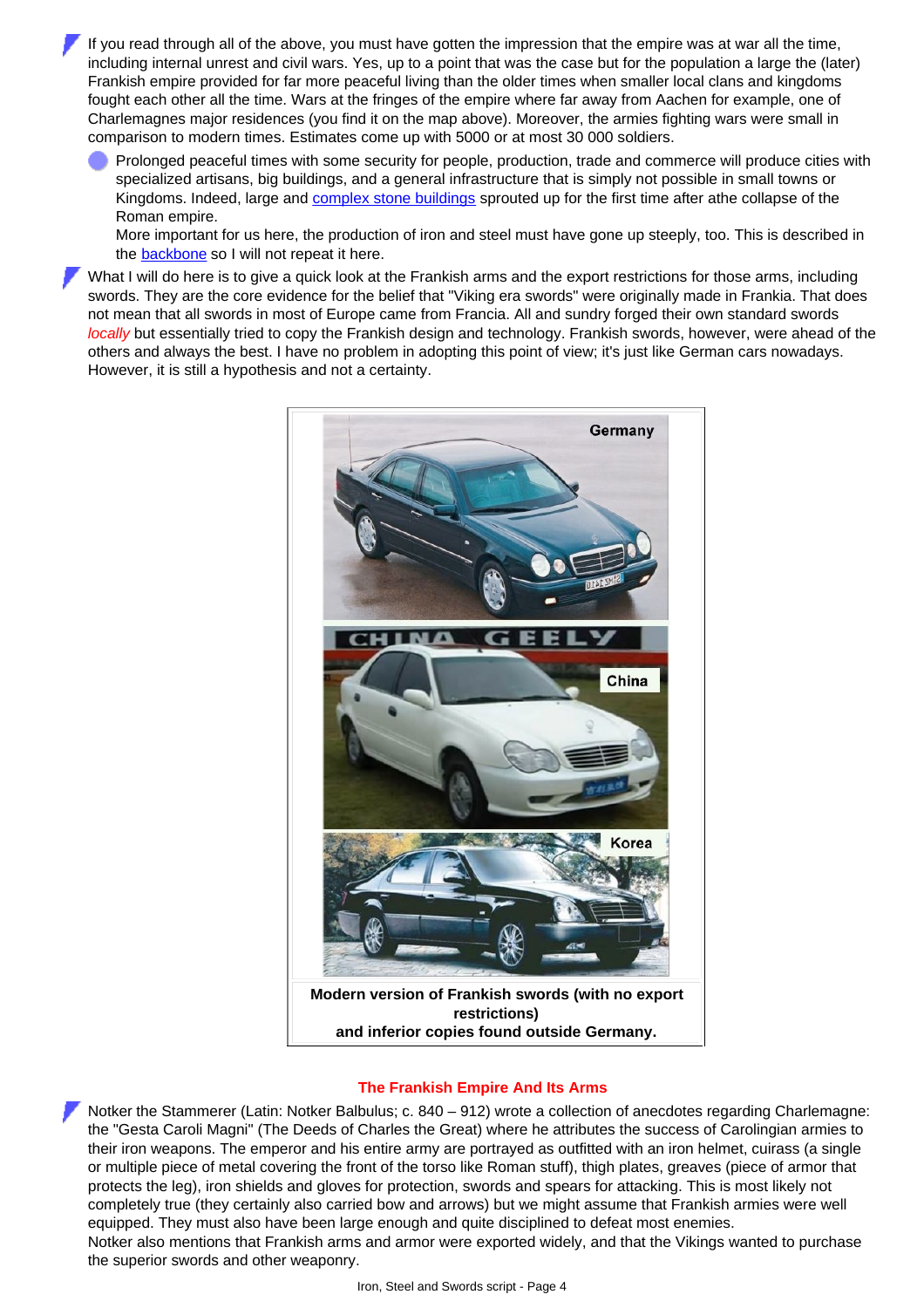We still have a few contemporary "illuminated" manuscripts (unfortunately always with religious contents) like the [Stuttgart Psalter](http://www.tf.uni-kiel.de/matwis/amat/iss/kap_b/advanced/tb_3_1.html#stuttgarter psalter) that might show what Frankish army equipment looked like. I'm writing "might" because there are good reasons for believing that the ancient artists did not necessarily use contemporary soldiers as models but were also influenced to some extent by older paintings, especially from the Byzantinian empire. Nevertheless, the swords shown in these pictures, [as we have seen,](http://www.tf.uni-kiel.de/matwis/amat/iss/kap_b/illustr/ib_4_2.html#_5) do look like the few ones found in the Frankish empire and the thousands found outside.

What we don't know is if the rest is accurately shown, in particular the helmets, because no helmet from around 800 AD has ever been found.

Here are some mounted Carolingian warriors from the **Psalterium Aureum**:



The Psalterium Aureum was made in the second half of the 9th century in St. Gallen, a monastery in today's Switzerland. Note the peculiar helmet, and also note that a steel helmet was a very valuable piece of equipment, just as expensive as a good sword. It was also an extremely important piece of equipment. With an unprotected head you couldn't last long in battle, especially if attacked by cavalry.

Here is another picture from the "**Vivian Bible**", the Bible of [Charles the Bald](#page-2-0). It was commissioned by Count Vivien, the lay abbot of St. Martin at Tours, and presented to Charles the Bald in 846.



Same type of helmet, typical Frankish sword, and a cuirass type body armor. Unfortunately, these guys look a lot like warriors or Nobles in Byzantine or Roman times and may not show authentic 9th century Frankish gear. Below is a picture showing a Byzantine or Hellenistic helmet and a sculpture of some Roman hotshot. There is a similarity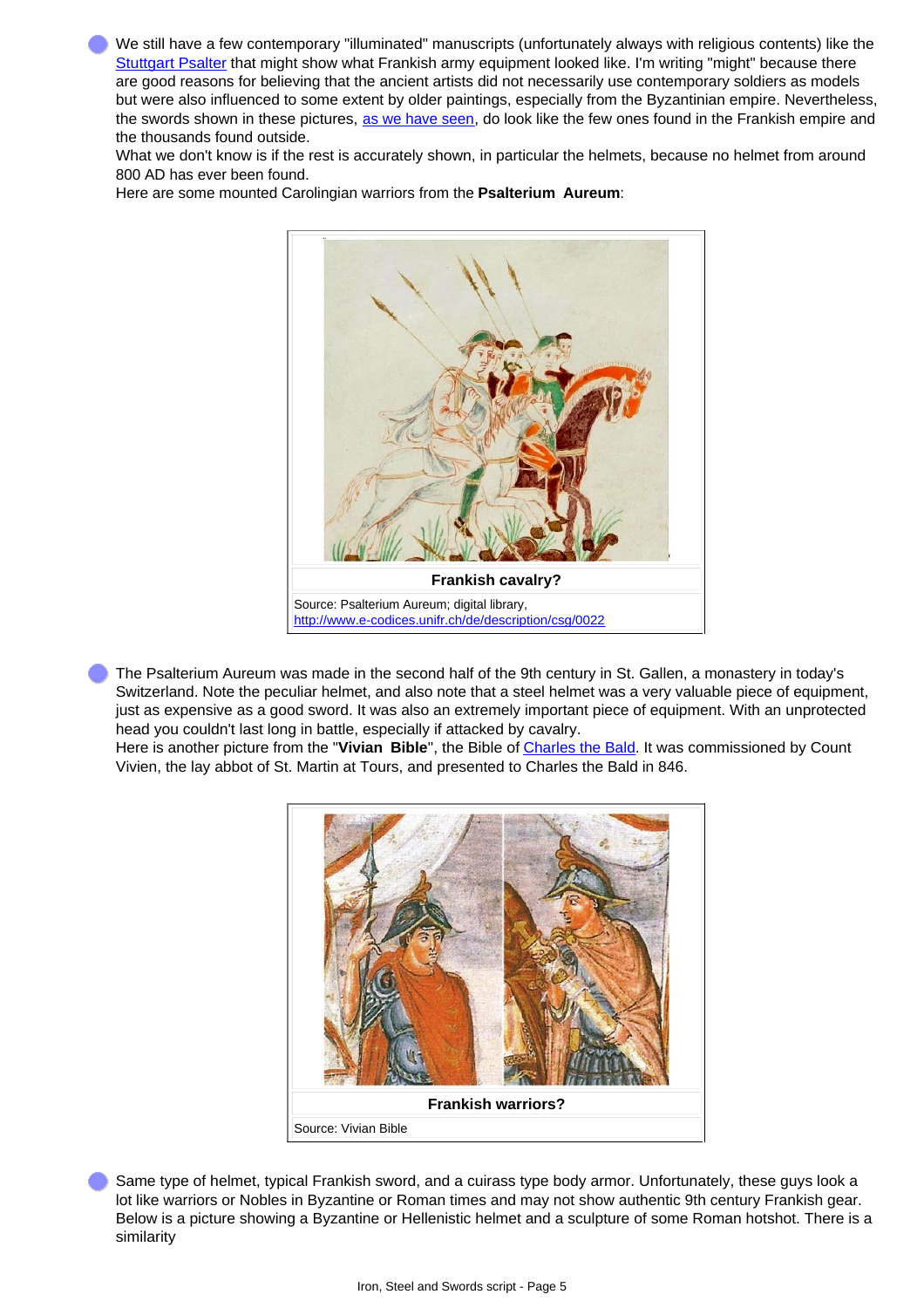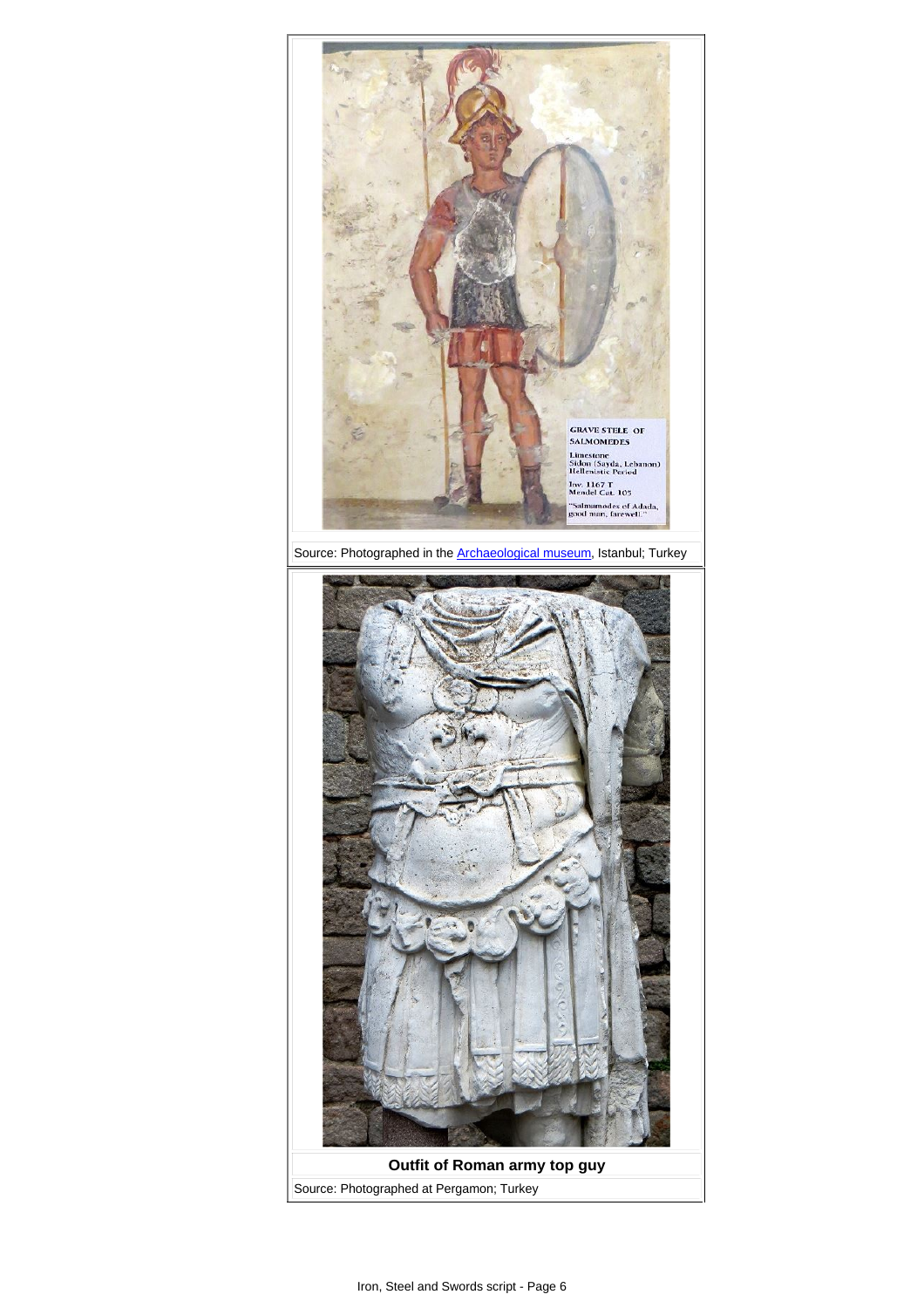Guys who look a bit like those described by [Notker](#page-3-0) can also be found. The helmets are of the same type as above. In addition they are wearing some kind of [mail coat](http://www.tf.uni-kiel.de/matwis/amat/iss/kap_b/advanced/tb_3_3c.html#chain mail; vimose) or "brunia" and carry lances, swords and torches (they are just putting the city of Edom to the torch). At least the swords are right.



How large was a Frankish "army"? That is of some interest because it tells us something about the magnitude of the iron and steel weapons business. The forging of a 7th century pattern welded sword could only be done by a master smith, and he and his assistants were at work for something like 70 hours, just for the blade.

One eminent historian (F. Lot) came up with the number 5.000 and this was it - until recently. Around 1970 it became clear that this was a typical "ex cathedra" proposition, based on nothing but what F. Lot [thought](http://www.tf.uni-kiel.de/matwis/amat/iss/kap_a/backbone/ra_1_1.html#_7) about the question. Meanwhile the number has increased to 30.000 or so, based on estimates of how many warriors would result if one adds up what the King could have raised. Many entities like abbeys, monasteries (more then 200 in Charlemagnes empire), royal "patatia" (domains), duchies, and so on were required to send a specified number of soldiers if asked so by the King. Several 1000 entities existed that were under obligation to provide, and far more then 5000 could have been raised.

That means that a lot of swords were needed, plus all the other hardware like helmets, mail, lance points, daggers, and so on. Obviously the weapon forging industry was not only up t the task of equipping the Frankish army but had enough spare capacity to make all these swords and other items that were found outside the empire all over Europe.

- We are forced to conclude that the industry must have grown *a lot* in the 7th and 8th century. There can be no doubt about that. We are not quite *forced* to conclude that the productivity must have gone up too, but there are good reasons to believe that this has happened. Bloomeries produced more and better iron and steel from the same amounts of raw materials, sword smiths had access to better materials at lower prices, and forging methods became simpler and thus faster. Exactly how that happened is anybody's guess. I have given a few more details about that already in the **backbone**. You also may want to read Radomir Pleiner's article $\frac{1}{2}$ ; looking a the issue from the viewpoint of the "East".
- One of those turning points in history, instrumental not only for the building of the Frankish empire and thus the advancement of iron and steel technology, but the fate of all of Europe, was the **battle of Tours** on Oct. 10th 732, when Charles Martel defeated a superior force of an invading and plundering Islamic army led by Emir Abdul Rahman Al Ghafiqi Abd al Rahman of the Caliphate of the Abbasids. The Caliphate was a huge empire (look at the [map!](http://www.tf.uni-kiel.de/matwis/amat/iss/kap_b/illustr/ib_4_2.html#_9)), put together not entirely peacefully in the name of Islam. Large parts of Spain had already fallen after 711, and the Emir was on the brink to move into Gaul / France for good. God (whichever one) only knows what would have become of Europe if the Emir would have won the battle.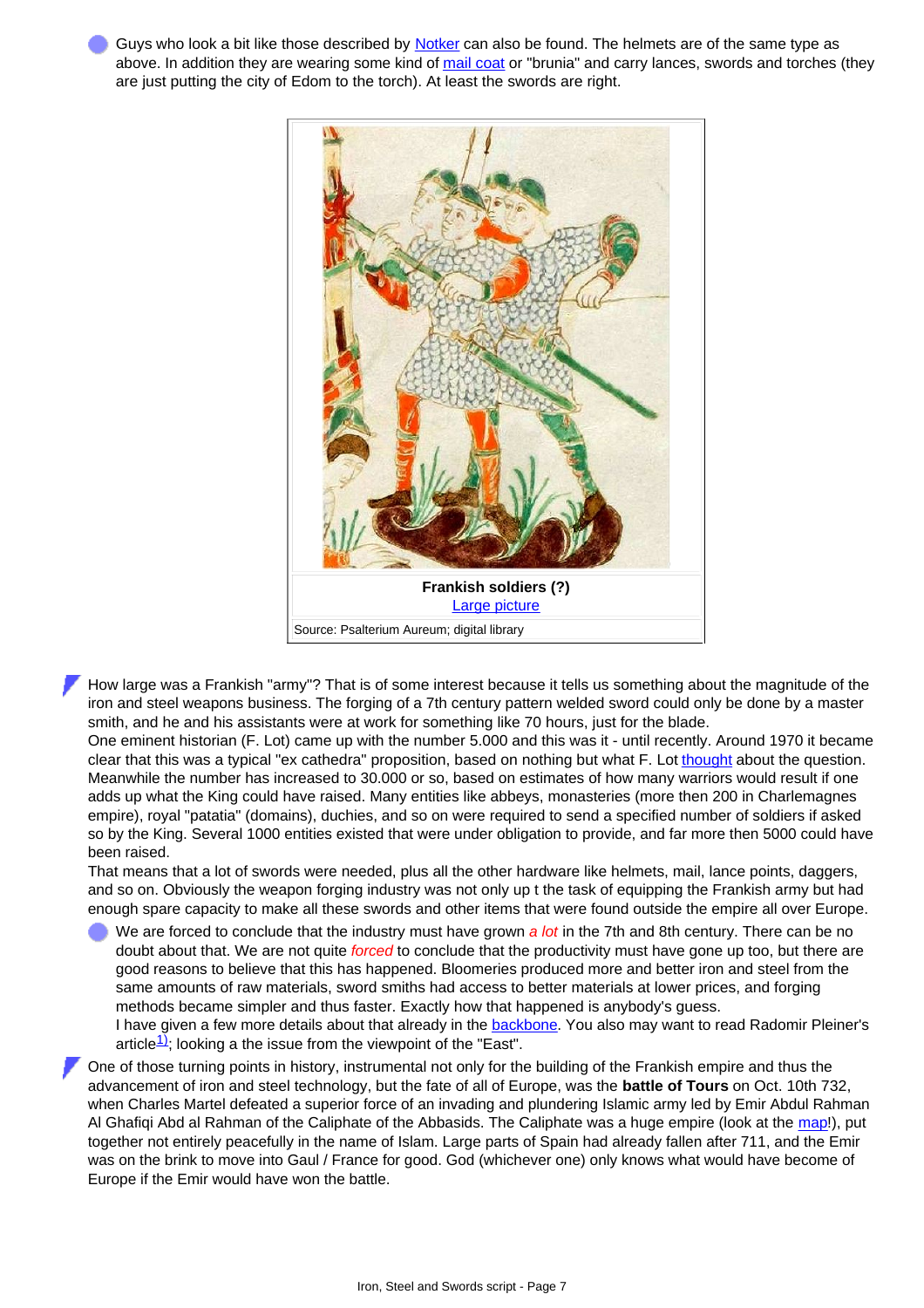Charles Martel had only infantry at this disposal. All or most were without armor and the head count must have been between 15.000 and 75.000. The Muslims commanded an armored or mailed cavalry besides the infantry, and counted between 60.000 and 400.000 according to (unreliable) ancient sources. The lower numbers are most likely closer to the truth, and the disparity might not have been as bad as 1 : 4 or 1 : 5. Nevertheless, the Muslims had the upper hand in quality and quantity and should have won the battle. They didn't because of some clever strategies of Charles Martel and, obviously, because the Frankish soldier must have been up to his counterpart in all respects, including the quality of the weaponry.

If the Muslims carried swords made from crucible steel they didn't make a big impression on the Frankish, who wielded pattern welded swords or all-steel sword made from bloomery steel.

An *Arabic* account states: "And in the shock of the battle the men of the North seemed like a sea that cannot be moved. Firmly they stood, one close to another, forming as it were a bulwark of ice; and with great blows of their swords they hewed down the Arabs. Drawn up in a band around their chief, the people of the Austrasians carried all before them. Their tireless hands drove their swords down to the breasts of the foe."

In 736 the Caliphate launched another massive invasion - this time by sea. It landed in Narbonne in 736 and took Arles. "Charles Martel once more descended on the Provençal strongholds of the Muslims. In 736, he retook Montfrin and Avignon, and Arles and Aix-en-Provence (with the help of Liutprand, King of the Lombards). Nîmes, Agde, and Béziers, held by Islam since 725, fell to him and their fortresses were destroyed. He smashed a Muslim force at the River Berre, and prepared to meet their primary invasion force at Narbonne. He defeated a mighty host outside of that city, using for the first time, *heavy cavalry of his own*, which he used in coordination with his phalanx. He crushed the Muslim army, though outnumbered, but failed to take the city. Provence, however, he successfully rid of its foreign occupiers" writes an unidentified expert on the Latin Library Internet site.

Here we may have an important point for the development of the long swords or spathae in the Frankish empire. Charles Martel learned from his foes that a cavalry was a good thing, set out to establish one of his own, and became the father of western heavy cavalry (with stirrups!). A cavalry man needs a long sword, and he needed discipline and extensive training. The old paradigm for raising an army, best described by "call up the free men with whatever equipment and skills they have to follow the king on a campaign" was now challenged, and eventually fully professional units materialized.

All of that seems to have interfaced with technology development and possibly the centuries-old iron working technology along the river Rhine to the point that a "Made in Franconia" label on a sword had about the same impact as the "Made in Germany" label on present day cars and much other stuff. Some other countries make cars, too, and some are not notably worse than German cars, but ... well, you know yourself what you would get if you could [2\)](#page-9-0)

And we know about the superiority of Frankish weapons because of the export restrictions. Funny enough, present day Germany also has a lot of export restrictions on things like fuel-cell powered submarines or Leopard tanks. The restrictions, however, did not prevent the spreading of the weapons all over the place - neither 1200 years ago nor right now.

We know about restrictions of exporting weapons (and many other things) from the "**Capitularies**", legislative or administrative acts, edicts or laws issued from the King; in particular Charlemagne and the Kings before and after him. The name comes from their formal division in capitula = chapters (German: Kapitel).

A capitulary was sent to the various functionaries of the Frankish empire, and the chancellor kept a copy in the archives of the palace. In other words: Bureaucracy had started.

Here are few capitularies and edict of interest to us because they contain export restrictions $3$ :

## **Capitulare Herstallense**, AD 779:

No one should dare to sell bruniae outside our kingdom.

A **brunia** (German: Brünne) is most likely a suit of chain mail but it may also denote just body armor in general

- **Capitulare Mantuanum**, AD 781: Let no one sell arms or stallions outside our kingdom.
- **Capitulare missorum**, AD 792/93:

Merchants must not get leg guards or bruniae.

The Capitulare missorum also specified the armament the cavalry needed to possess: horse and armor, shield and lance, longsword (spata) and sax (semispatuma). In the letter sent by Charlemagne to Abbot Fulrad in 806, a bow and several quivers of arrows was added.

#### **Capitulare de Villis vel Curtis Imperialibus**, around AD 800:

"Every steward shall have in his district good workmen, that is *blacksmiths*", plus a large number of other workmen like weavers. Blacksmiths, just as gold- and silversmiths, have no special status compared to all the other artisans and workmen enumerated. The steward is also instructed to make an annual statement of all the King's income, including income from forges and iron-working among a long list of other income.

### **Capitulary of Aachen**, AD 802/3

The Capitulary of Aachen made it obligatory for counts to have bruniae and helmets *in reserve*, in order to equip horsemen destined to be armored knights. However, infantry and cavalry men were not required to possess body armor. Foot-soldiers were to be with a shield and lance as well as a bow with a spare string and twelve arrows.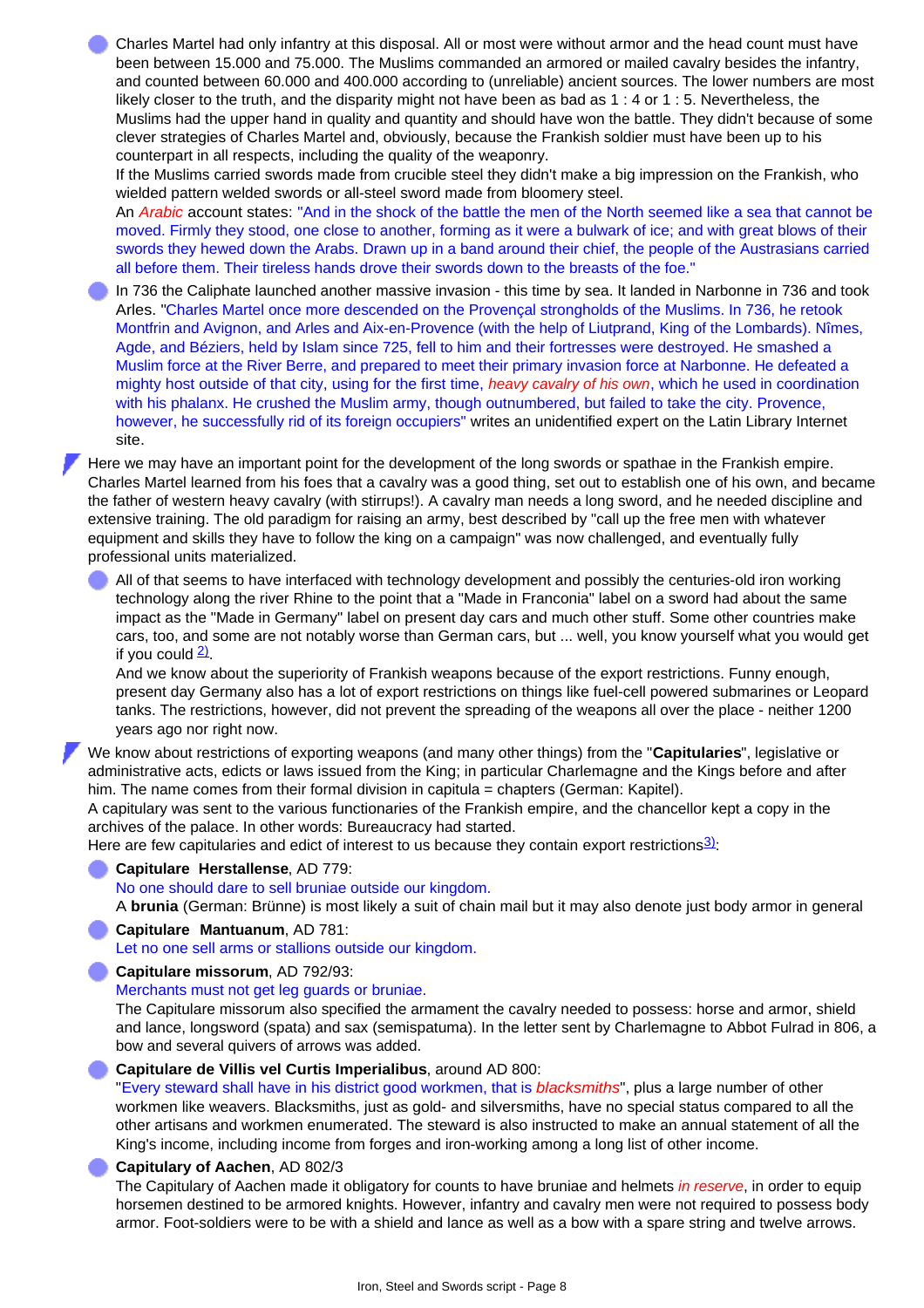#### **Capitulare from Thionville**, AD 805,

The Capitulary from Thionville says that merchants who travel in the territories of Avars and Slavs must not take arms and bruniae with them to sell.

#### **Capitulary of Boulogne**, AD 811

"It has been decreed that no bishop or abbot or abbess or any rector or custodian of a church is to presume to give or to sell a brunia or a sword to any outsider without our permission; he may bestow these only on his own vassals. And should it happen that there are more bruniae in a particular church or holy place than are needed for the people of the said church's rector, then let the said rector of the church inquire of the prince what ought to be done concerning them".

**Edictum Pistence**, AD 864, says that no man may without the King's permission may give or sell bruniae or weapons to a foreign man, and further that greedy priests must not let the nortmanni (= Vikings) have bruniae, weapons or horses.

**[Charles the Bald](#page-2-0)** in AD 864 was reinforcing the old laws on exports. He threatened death to anyone caught supplying Vikings with arms.

It didn't work too well. Not only did plenty of swords and other hardware make it to people outside the empire, the discrimination against Non-Franks was not well received in certain parts. The Vikings, according to some sources, figured if they couldn't legally buy the stuff, they just as well could take it by force and started raiding the empire and other parts of Europe. That is probably a bit too simple minded but there might be some truth to it.

Anyway, the fact that the Frankish rulers tried to restrict the spreading of their weapons together with the fact the these weapons were coveted by all and sundry, does provide a strong argument for the hypothesis that the Frankish heartlands were the leading centers of early medieval iron and steel technology. If one equates the Frankish heartland by the general regions along the lower Rhine valley, including what is today Suebia, it should come as [no surprise.](http://www.tf.uni-kiel.de/matwis/amat/iss/kap_2/illustr/i2_1_7.html) Nowadays this region supplies the world with Mercedeses and Porsches.

Going for the best always means that you pay more. During the reign of Charlemagne, the Lex Ribuaria, a 7thcentury collection of Germanic law, gives the following numbers:

"If someone must pay wergild, than a horned, sighted ox counts for 2 solidi. A horned, sighted and healthy cow counts for 1 solidus. A sighted and healthy horse counts for 7 solidi. A sighted and healthy mare counts for 3 solidi. A sword with scabbard counts for 7 solidi. A sword without scabbard counts for 3 solidi. A good breast plate (or chain mail byrnie) counts for 12 solidi. A usable helmet counts for 6 solidi. Good greaves count for 6 solidi. A shield and lance count for 2 solidi."

Why a scabbard should be so expensive is a bit unclear. Probably the whole system, with belts and silver trimmings, is implied.

The "**Saracenes**", the Islamic forces in the Caliphate, also went for Frankish swords. They demanded 150 swords as ransom for Archbishop Rotland of Arles in 869 - on top of 150 pounds of silver, 150 coats and 150 slaves. The Franks, in turn, put some value on the swords they had captured from the Islamic Forces in Spain or elsewhere. One source refers to them as "spata india", Indian swords - a clear indication that these guys new where Saracene swords or at least the steel for their blades came from.

#### **The Smith**

What do we know about the master smiths in the Frankish empire who were able to forge complex pattern welded blades or advanced all-steel blades, not to mention chain mail, helmets, and so on? And the people in the supporting infrastructure like the the guys (and galls) who dug out the ore, smelted the iron / steel, finished the blades, made scabbards, and so on?

The answer is rather clear: Almost nothing.

We can be rather sure, however, that every town had a blacksmith who made or mended the every day objects needed in any farming community. And we can be rather sure that most of the iron smelted was going into these [more pedestrian things.](http://www.tf.uni-kiel.de/matwis/amat/iss/kap_a/backbone/ra_5_4.html) The "weapon smith" (German: Waffenschmied) was a specialist, most likely focussing on just a few objects, e.g. either swords or chain mail. His market was restricted and since he was a valuable asset to the upper class in need of weapons, he was probably "owned" by his superior - like most everybody else.

Anne Stalsberg[3\)](#page-9-1) uses the ugly word "**slave**" for this and points out that the slave trade was a large part of the economy in the Frankish empire - and in all the others. She refers to two rather telling examples:

- **Alcuin**, Charlemagne's Anglo-Saxon adviser, was abbot of four abbeys which had more than twenty thousand slaves.
- The Emir of Cordoba, probably Abd ar-Rahman II, bought five thousand slaves from the "Franks" in AD 822  $\bullet$ for use in his troops and administration; not to mention his harem.

Could slaves have the high level of skill required to forge a sword, not to mention the motivation? Certainly! Slaves were not necessarily an uneducated lot but just as bright and possibly better educated than their masters. The "be motivated or else" managing principle has also worked quite well throughout the millennia. Nevertheless, giving all the secrets in the process chain needed for making a complex blade, one is entitled to wonder if the work of a slave could really measure up to that of a free master smith who was the scion of a long list of master smiths before him, learning the secrets for making master blades from his father.